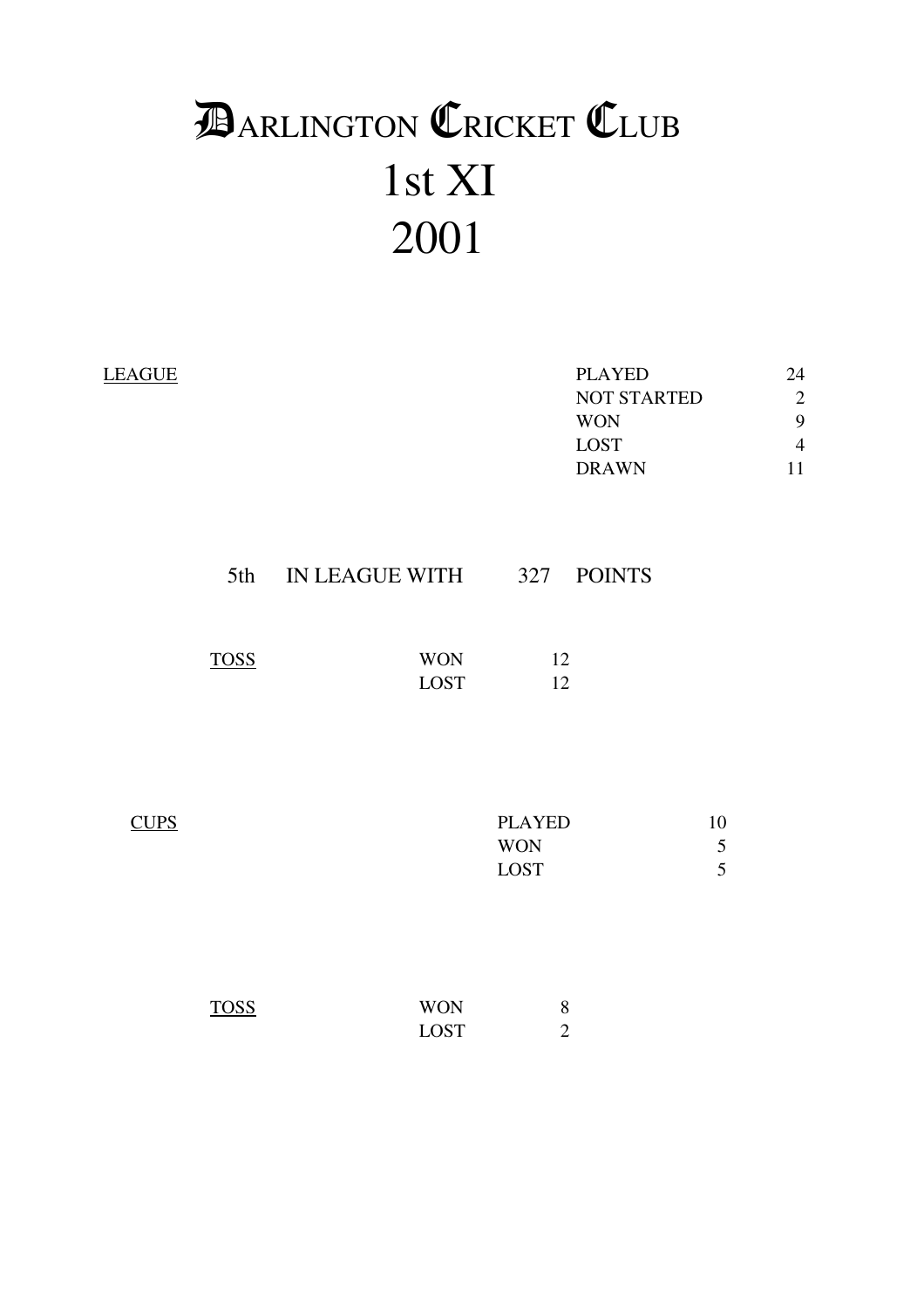# LEAGUE

| <u>LL 1001</u>         |         |                |              | Highest        | Not            | Comp.          |                | <b>Balls</b>   | Balls/ |                  | Number of        |
|------------------------|---------|----------------|--------------|----------------|----------------|----------------|----------------|----------------|--------|------------------|------------------|
|                        | Matches | Innings        | Runs         | Score          | Out            | <b>Innings</b> | <b>Average</b> | Faced          | Run    | $\frac{4's}{4}$  | 6's              |
| N. PRATT               | 22      | $22\,$         | 913          | 137*           | 6              | 16             | 57.06          | 1597           | 1.749  | 107              | 13               |
| N.S. SIDHU             | 24      | 22             | 776          | 91*            | 5              | 17             | 45.65          | 1105           | 1.424  | 84               | 8                |
| D.J.B. MORGANS         | 19      | 13             | 209          | 46             | 6              | 7              | 29.86          | 481            | 2.301  | 22               | $\boldsymbol{0}$ |
| M. STAINSBY            | 23      | 23             | 545          | 81             | 3              | 20             | 27.25          | 1106           | 2.029  | 65               | $\sqrt{2}$       |
| J.G. MOODY             | 21      | 20             | 408          | 73             | 4              | 16             | 25.50          | 636            | 1.559  | 35               | $\mathfrak{Z}$   |
| M.E. JOBLING           | 16      | 14             | 264          | 44             | $\Omega$       | 14             | 18.86          | 472            | 1.788  | $28\,$           | $\boldsymbol{2}$ |
| <b>K. BARKER</b>       | 17      | 15             | 117          | 30             | 6              | 9              | 13.00          | 273            | 2.333  | 5                | $\boldsymbol{0}$ |
| D. PAGE                | 24      | 10             | 57           | 19             | 5              | 5              | 11.40          | 100            | 1.754  | 2                | $\boldsymbol{0}$ |
| S.N. WHITEHEAD         | 14      | 12             | 111          | 38             | $\overline{2}$ | 10             | 11.10          | 211            | 1.901  | 4                | $\boldsymbol{0}$ |
| <b>Also Batted</b>     |         |                |              |                |                |                |                |                |        |                  |                  |
| C.S. BIGLIN            | 4       | 3              | 25           | $21*$          | 1              | $\mathfrak{2}$ | 12.50          | 30             | 1.200  | 3                | $\overline{0}$   |
| D.R. JOHNSON           | 13      | 7              | 59           | 25             | 2              | 5              | 11.80          | 56             | 0.949  | 3                | 1                |
| P.J. BENTLEY           | 4       | 2              | 11           | $11*$          | 1              | 1              | 11.00          | 10             | 0.909  | $\boldsymbol{0}$ | $\boldsymbol{0}$ |
| <b>J.R.G. LAWRENCE</b> |         | 1              | 5            | 5              | $\theta$       | 1              | 5.00           | 16             | 3.200  | 1                | $\theta$         |
| H. SINGH               |         | 1              | 4            | $\overline{4}$ | $\Omega$       | 1              | 4.00           | 5              | 1.250  | 1                | $\theta$         |
| R.J. LAWRENCE          | 14      | 5              | 10           | 4              | $\overline{2}$ | 3              | 3.33           | 26             | 2.600  | $\mathbf{1}$     | $\boldsymbol{0}$ |
| K.D. MOTT              | 15      | $\overline{c}$ | 1            | 1              | 1              | 1              | 1.00           | 6              | 6.000  | $\boldsymbol{0}$ | $\theta$         |
| P.D. RAINE             | 18      | 1              | $\mathbf{0}$ | $\mathbf{0}$   | $\theta$       | 1              | 0.00           | $\overline{4}$ | N/A    | 0                | $\boldsymbol{0}$ |
| S. RUSSELL             | 3       |                | $\Omega$     | $\mathbf{0}$   | $\Omega$       | 1              | 0.00           | $\overline{4}$ | N/A    | $\boldsymbol{0}$ | $\theta$         |
| L. CRAGGS              | 3       |                | 10           | $10*$          | 1              | $\theta$       | N/A            | 16             | 1.600  | $\boldsymbol{0}$ | $\theta$         |
| C. OWEN                |         | 1              | 6            | $6*$           | 1              | $\mathbf{0}$   | N/A            | 13             | 2.167  | 1                | $\boldsymbol{0}$ |

# Played but did not bat

| <b>M.C.C. MORGANS</b> |  |
|-----------------------|--|
| <b>P.T. WHITESIDE</b> |  |

# RUNS SCORED FOR WICKETS LOST AVERAGE

3872 130 29.78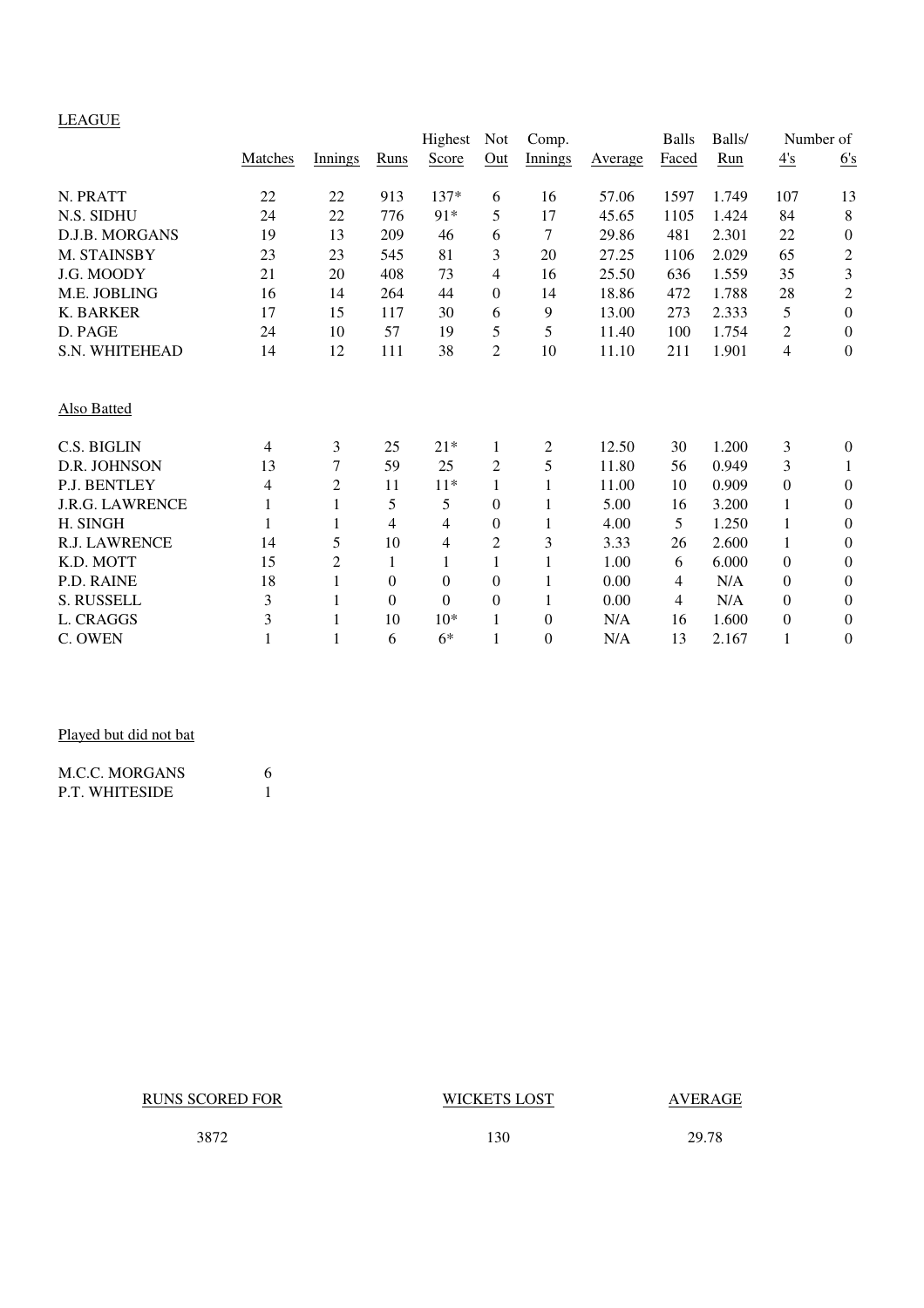|              |       |          |      |                |         | <b>Best</b> | Runs/ | <b>Strike</b> |                  | Number of    |
|--------------|-------|----------|------|----------------|---------|-------------|-------|---------------|------------------|--------------|
| <b>Balls</b> | Overs | Mdns     | Runs | Wkts           | Average | Bowling     | Over  | Rate          | Wides            | No Balls     |
| 2675         | 441.3 | 97       | 1220 | 73             | 16.71   | $8-30$      | 2.765 | 36.64         | 1                | 25           |
| 799          | 131   | 24       | 409  | 24             | 17.04   | $5-59$      | 3.122 | 33.29         | 13               | $\mathbf{0}$ |
| 637          | 105.4 | 30       | 342  | 16             | 21.38   | $4 - 31$    | 3.245 | 39.81         | 3                | $\theta$     |
| 684          | 109   | 14       | 441  | 19             | 23.21   | $4 - 60$    | 4.046 | 36.00         | 29               | 1            |
| 705          | 114.1 | 19       | 439  | 15             | 29.27   | $4 - 25$    | 3.848 | 47.00         | 3                | 17           |
| 583          | 91    | 3        | 425  | 14             | 30.36   | $3 - 31$    | 4.670 | 41.64         | 34               | 3            |
|              |       |          |      |                |         |             |       |               |                  |              |
| 24           | 4     | $\Omega$ | 32   | $\theta$       | N/A     | $0 - 32$    | 8.000 | N/A           | $\theta$         | $\theta$     |
| 7            |       | $\Omega$ | 8    | $\theta$       | N/A     | $0 - 8$     | 8.000 | N/A           |                  | $\theta$     |
| 24           | 4     | $\theta$ | 24   | $\overline{0}$ | N/A     | $0 - 24$    | 6.000 | N/A           | $\boldsymbol{0}$ | 0            |
|              |       |          |      |                |         |             |       |               |                  |              |

### **Catches Catches**

| N.S. SIDHU         | D.J.B. MORGANS | <b>P.J. BENTLEY</b> |  |
|--------------------|----------------|---------------------|--|
| J.G. MOODY         | R.J. LAWRENCE  | P.D. RAINE          |  |
| D. PAGE            | S.N. WHITEHEAD | K.D. MOTT           |  |
| N. PRATT           | D.R. JOHNSON   | S. RUSSELL          |  |
| <b>M. STAINSBY</b> | M.E. JOBLING   |                     |  |

### **Stumpings**

D. PAGE 8

RUNS SCORED AGAINST WICKETS TAKEN AVERAGE

3571 173 20.64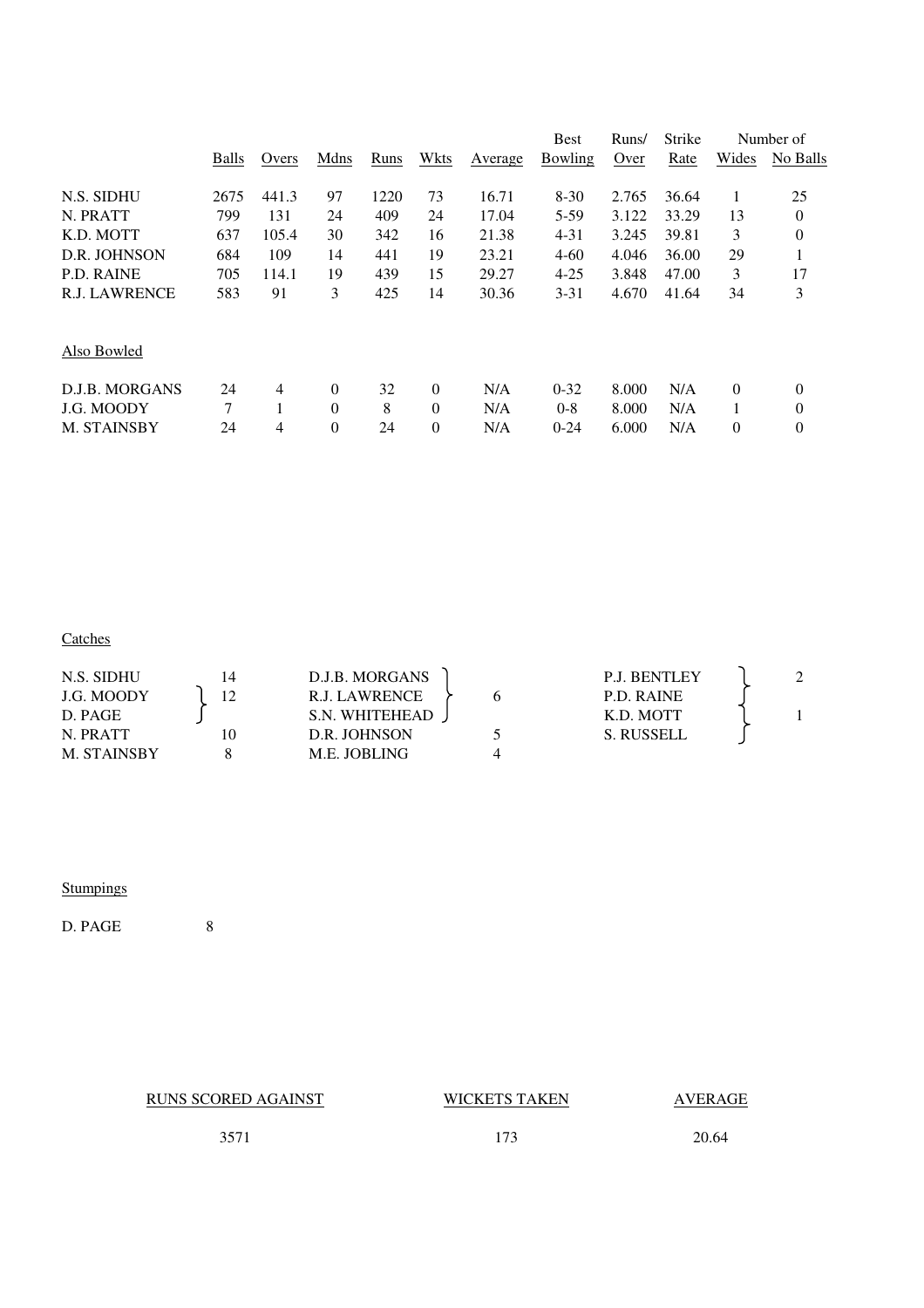# **CUPS**

|                      |                |                |                | Highest  | Not              | Comp.    |                | <b>Balls</b> | Balls/ |          | Number of      |
|----------------------|----------------|----------------|----------------|----------|------------------|----------|----------------|--------------|--------|----------|----------------|
|                      | Matches        | <b>Innings</b> | Runs           | Score    | Out              | Innings  | <b>Average</b> | Faced        | Run    | 4's      | 6's            |
| N.S. SIDHU           | 10             | 10             | 281            | $64*$    | 5                | 5        | 56.20          | 286          | 1.018  | 26       | 4              |
| M.E. JOBLING         | 9              | 7              | 160            | $81*$    | 2                | 5        | 32.00          | 187          | 1.169  | 15       | $\theta$       |
| S.N. WHITEHEAD       | 8              | 6              | 76             | $27*$    | 3                | 3        | 25.33          | 107          | 1.408  | 6        | 1              |
| N. PRATT             | 7              | 7              | 125            | 36       | $\mathbf{0}$     | 7        | 17.86          | 197          | 1.576  | 12       | $\overline{c}$ |
| J.G. MOODY           | 10             | 9              | 116            | 36       | 1                | 8        | 14.50          | 197          | 1.698  | 7        | $\mathbf{0}$   |
| M. STAINSBY          | 9              | 9              | 69             | 15       | $\boldsymbol{0}$ | 9        | 7.67           | 128          | 1.855  | 3        | $\theta$       |
| Also Batted          |                |                |                |          |                  |          |                |              |        |          |                |
| D.J.B. MORGANS       | 7              | 4              | 59             | 18       | 3                |          | 59.00          | 76           | 1.288  | 5        | $\theta$       |
| C.S. BIGLIN          | 7              | 4              | 52             | 19       | 1                | 3        | 17.33          | 49           | 0.942  | 5        | $\overline{c}$ |
| D. PAGE              | 9              | 1              | 13             | 13       | $\mathbf{0}$     |          | 13.00          | 14           | 1.077  | $\Omega$ | $\theta$       |
| <b>B. KRISHNAN</b>   |                | 1              | 7              | 7        | $\mathbf{0}$     |          | 7.00           | 8            | 1.143  |          | $\theta$       |
| K. BARKER            | 6              | 4              | 11             | $6*$     | 1                | 3        | 3.67           | 22           | 2.000  | 1        | $\theta$       |
| P.J. BENTLEY         | 5              | 2              | 3              | $3*$     |                  |          | 3.00           | 10           | 3.333  | $\Omega$ | $\theta$       |
| <b>R.J. LAWRENCE</b> | 5              | 1              | $\theta$       | $\Omega$ | $\mathbf{0}$     |          | 0.00           | 1            | N/A    | $\Omega$ | $\theta$       |
| D.R. JOHNSON         |                |                | 22             | $22*$    | 1                | $\Omega$ | N/A            | 13           | 0.591  | 2        | $\theta$       |
| N.R. FENWICK         | 4              |                | $\theta$       | $0*$     |                  | $\theta$ | N/A            | $\theta$     | N/A    | $\Omega$ | $\theta$       |
| A. WHITEHEAD         | $\overline{2}$ |                | $\overline{0}$ | $0*$     |                  | 0        | N/A            | 1            | N/A    | $\Omega$ | $\theta$       |

# Played but did not Bat

| K.D. MOTT             |   |
|-----------------------|---|
| <b>P. BUXTON</b>      | 2 |
| D. ALDERSON           |   |
| L. CRAGGS             |   |
| R. LEE                |   |
| <b>J. WATSON</b>      |   |
| <b>P.T. WHITESIDE</b> |   |
|                       |   |

RUNS SCORED FOR WICKETS LOST AVERAGE

1090 48 22.71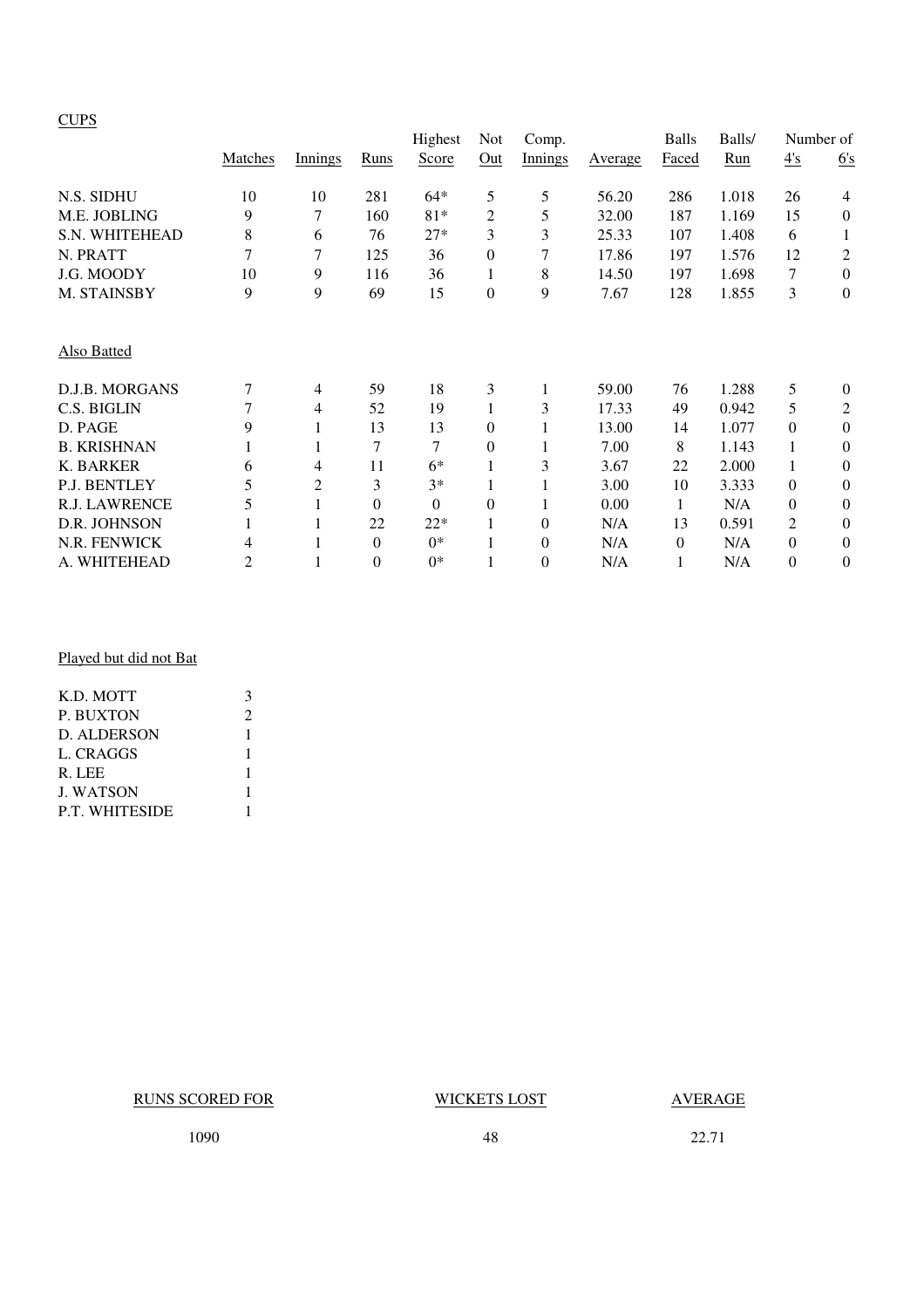|                      |              |       |                  |      |                |                        | Best     | Runs/  | Strike |                  | Number of        |
|----------------------|--------------|-------|------------------|------|----------------|------------------------|----------|--------|--------|------------------|------------------|
|                      | <b>Balls</b> | Overs | Mdns             | Runs | Wkts           | <b>A</b> <u>verage</u> | Bowling  | Over   | Rate   | Wides            | No Balls         |
| N.S. SIDHU           | 458          | 76.1  | 19               | 265  | 21             | 12.62                  | 5-14     | 3.482  | 21.81  | $\theta$         |                  |
| K.D. MOTT            | 109          | 17.5  | 2                | 78   | 6              | 13.00                  | $5-10$   | 4.457  | 18.17  | 2                | $\boldsymbol{0}$ |
| J.G. MOODY           | 80           | 13    | 1                | 82   | 6              | 13.67                  | $3 - 25$ | 6.308  | 13.33  | 2                | $\boldsymbol{0}$ |
| D.R. JOHNSON         | 63           | 10    | 1                | 58   | 3              | 19.33                  | $3 - 58$ | 5.800  | 21.00  | 3                | $\boldsymbol{0}$ |
| N. PRATT             | 298          | 47    | 4                | 215  | 9              | 23.89                  | $2 - 22$ | 4.574  | 33.11  | 16               | $\boldsymbol{0}$ |
| Also Bowled          |              |       |                  |      |                |                        |          |        |        |                  |                  |
| <b>R.J. LAWRENCE</b> | 84           | 14    | 3                | 59   | 2              | 29.50                  | $1 - 15$ | 4.214  | 42.00  | $\boldsymbol{0}$ | $\boldsymbol{0}$ |
| <b>P.J. BENTLEY</b>  | 31           | 5     | $\overline{0}$   | 39   | 1              | 39.00                  | $1-39$   | 7.800  | 31.00  |                  | 0                |
| C.S. BIGLIN          | 8            | 0.4   | $\overline{0}$   | 10   | $\theta$       | N/A                    | $0-10$   | 15.000 | N/A    | 4                | $\overline{0}$   |
| P. BUXTON            | 28           | 4     | $\overline{0}$   | 27   | $\theta$       | N/A                    | $0 - 27$ | 6.750  | N/A    | 3                |                  |
| <b>B. KRISHNAN</b>   | 13           | 2     | $\boldsymbol{0}$ | 25   | $\theta$       | N/A                    | $0 - 25$ | 12.500 | N/A    |                  | $\boldsymbol{0}$ |
| M. STAINSBY          | 79           | 13    | 1                | 71   | $\theta$       | N/A                    | $0-18$   | 5.462  | N/A    |                  | 0                |
| P.T. WHITESIDE       | 33           | 5     | $\theta$         | 35   | $\overline{0}$ | N/A                    | $0 - 35$ | 7.000  | N/A    |                  | $\overline{2}$   |

### **Catches**

| N.S. SIDHU<br>M. STAINSBY<br>J.G. MOODY | N.R. FENWICK<br>R.J. LAWRENCE<br>D. PAGE<br>N. PRATT<br>S.N. WHITEHEAD |  | P. BUXTON<br>M.E. JOBLING<br>D.J.B. MORGANS |  |
|-----------------------------------------|------------------------------------------------------------------------|--|---------------------------------------------|--|
|                                         |                                                                        |  |                                             |  |

| Stumpings |  |
|-----------|--|
|           |  |

RUNS SCORED AGAINST WICKETS TAKEN AVERAGE

1028 53 19.40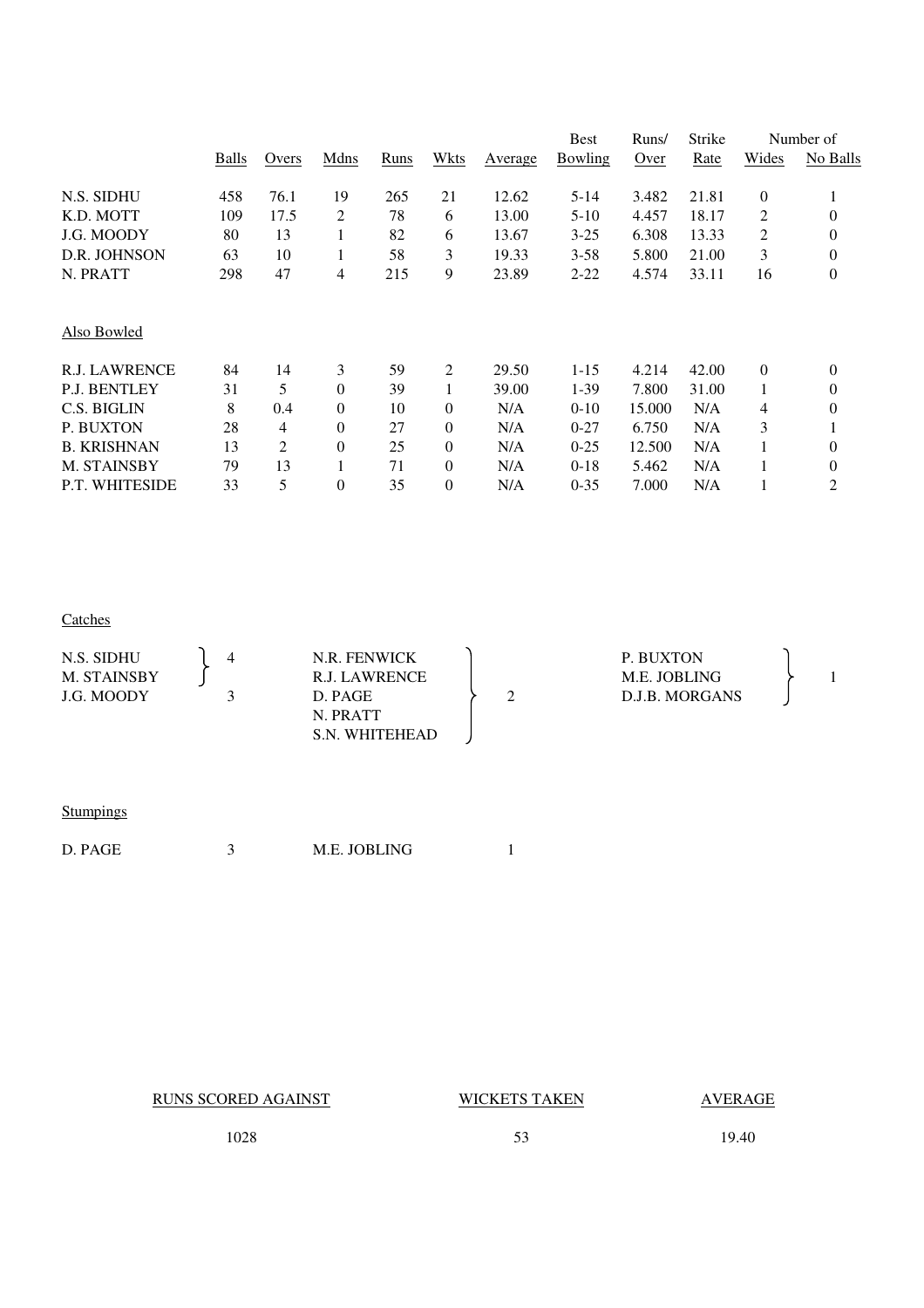| $100$ 's | N. PRATT |
|----------|----------|
|          |          |

| 50's | N. PRATT     | 93    | v REDCAR               | (A) |               | LEAGUE 50 off 42 balls |
|------|--------------|-------|------------------------|-----|---------------|------------------------|
|      | N.S. SIDHU   | 91*   | <b>v RICHMONDSHIRE</b> | (A) | LEAGUE        | 62                     |
|      | N.S. SIDHU   | $90*$ | v NORMANBY HALL        | (H) | LEAGUE        | 81                     |
|      | N. PRATT     | $87*$ | v BLACKHALL            | (A) | LEAGUE        | 103                    |
|      | N.S. SIDHU   |       | 82 v HARTLEPOOL        | (A) | LEAGUE        | 49                     |
|      | M.E. JOBLING |       | 81* v DISTRICT LEAGUE  | (N) | <b>CUP</b>    | 59                     |
|      | M. STAINSBY  | 81    | v REDCAR               | (H) | LEAGUE        | 80                     |
|      | J.G. MOODY   |       | 73 v MARSKE            | (A) | LEAGUE        | 74                     |
|      | N.S. SIDHU   |       | 70 v BLACKHALL         | (A) | LEAGUE        | 75                     |
|      | J.G. MOODY   |       | 70 v MIDDLESBROUGH     | (H) | LEAGUE        | 83                     |
|      | J.G. MOODY   |       | 68* v SALTBURN         | (H) | LEAGUE        | 88                     |
|      | N. PRATT     | 67*   | <b>v RICHMONDSHIRE</b> | (A) | LEAGUE        | 88                     |
|      | N.S. SIDHU   | 64*   | <b>v WHITBURN</b>      | (H) | <b>CUP</b>    | 39                     |
|      | N. PRATT     | 60    | v NORMANBY HALL        | (H) | LEAGUE        | 103                    |
|      | N.S. SIDHU   |       | 59* v NORTHALLERTON    | (N) | <b>CUP</b>    | 56                     |
|      | N. PRATT     | 59*   | y DARLINGTON RA        | (A) | LEAGUE        | 90                     |
|      | N.S. SIDHU   |       | 58* v MARTON           | (H) | <b>CUP</b>    | 36                     |
|      | N.S. SIDHU   |       | 58* v MARSKE           | (H) | LEAGUE        | 57                     |
|      | M. STAINSBY  |       | 52 v MARSKE            | (H) | LEAGUE        | 81                     |
|      | N.S. SIDHU   |       | 51 v DARLINGTON RA     | (H) | <b>LEAGUE</b> | 61                     |
|      |              |       |                        |     |               |                        |

# FASTEST 50

| N.S. SIDHU | <b>v MARTON</b> | (H) |  | off 36 balls |
|------------|-----------------|-----|--|--------------|
|            |                 |     |  |              |

### HIGHEST LEAGUE PARTNERSHIPS

| 1st              | <b>WICKET</b> | 103 | v MARSKE              | (H) N. PRATT       | $^+$   | <b>M. STAINSBY</b> | 173 balls |
|------------------|---------------|-----|-----------------------|--------------------|--------|--------------------|-----------|
| 2nd              | <b>WICKET</b> |     | 166* v RICHMONDSHIRE  | $(A)$ N. PRATT     | $^{+}$ | N.S. SIDHU         | 204 balls |
| 3rd              | <b>WICKET</b> |     | 55 v SALTBURN         | (H) N.S. SIDHU     | $+$    | J.G. MOODY         | 107 balls |
| 4th              | <b>WICKET</b> | 105 | v MARSKE              | $(A)$ J.G. MOODY   | $^{+}$ | D.J.B. MORGANS     | 158 balls |
| 5th              | <b>WICKET</b> |     | 85 v HARTLEPOOL       | $(H)$ N. PRATT     | $^{+}$ | D. PAGE            | 105 balls |
| 6th              | <b>WICKET</b> | 31  | v MARSKE              | $(A)$ J.G. MOODY   | $^{+}$ | C.S. BIGLIN        | 17 balls  |
| 7th              | <b>WICKET</b> |     | 56 v RICHMONDSHIRE    | (H) K. BARKER      | $^{+}$ | D.R. JOHNSON       | 54 balls  |
| 8th              | <b>WICKET</b> |     | 13* v BISHOP AUCKLAND | (H) K. BARKER      | $^{+}$ | D. PAGE            | 15 balls  |
| 9th              | <b>WICKET</b> |     | 14* v RICHMONDSHIRE   | (H) D.J.B. MORGANS | $^{+}$ | D. PAGE            | 31 balls  |
| 10 <sub>th</sub> | <b>WICKET</b> |     | <b>v THORNABY</b>     | (A) D.J.B. MORGANS | $^{+}$ | P.D. RAINE         | 9 balls   |
|                  |               |     |                       |                    |        |                    |           |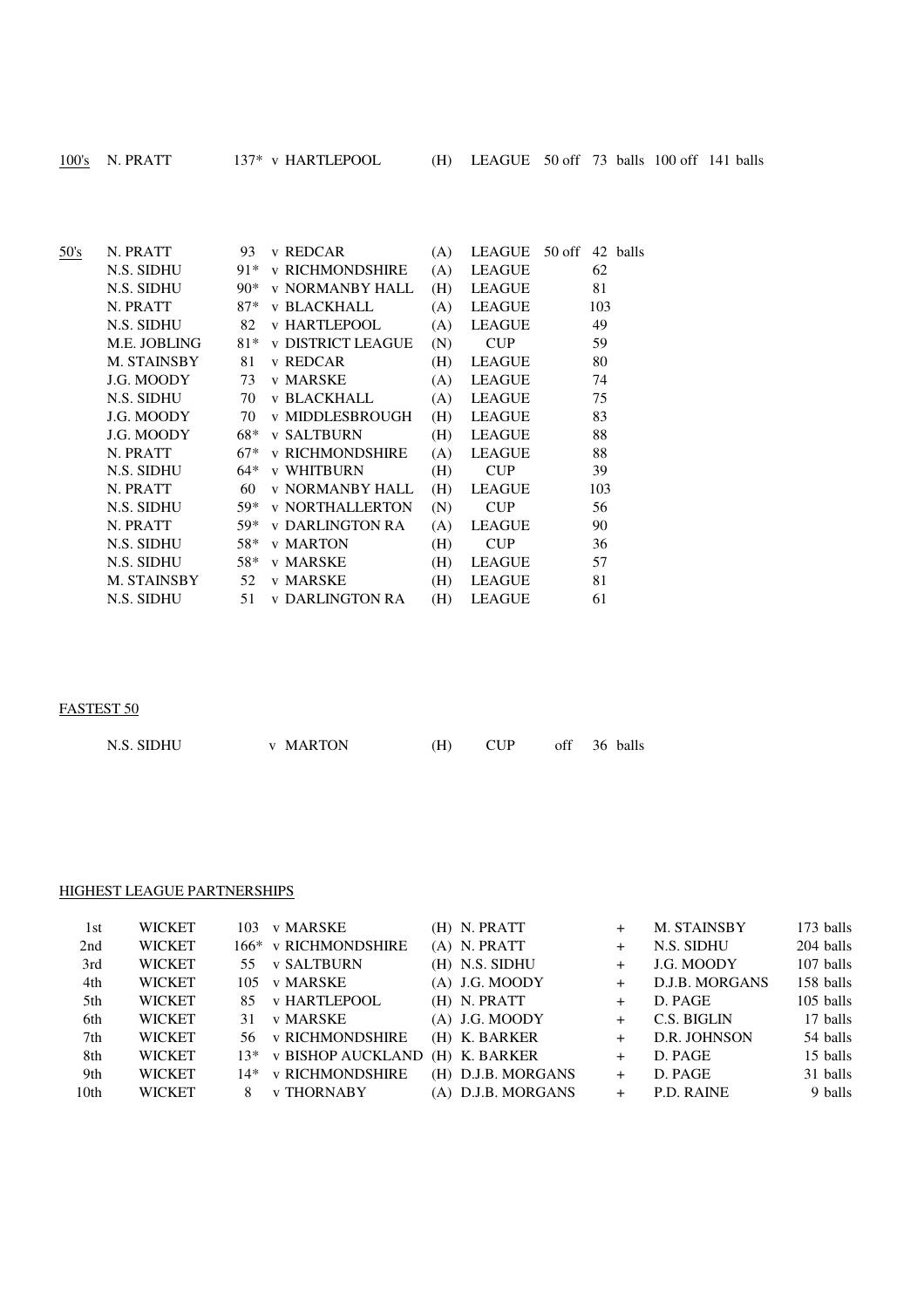# LEAGUE

|                        | <b>BOWLED</b> | <b>CAUGHT</b> | L.B.W. | <b>STUMPED</b> | <b>RUN OUT</b> |
|------------------------|---------------|---------------|--------|----------------|----------------|
| M. STAINSBY            | 10            |               |        |                |                |
| N.S. SIDHU             |               |               |        |                |                |
| J.G. MOODY             |               |               |        |                |                |
| N. PRATT               |               |               |        |                |                |
| M.E. JOBLING           |               |               |        |                |                |
| S.N. WHITEHEAD         |               |               |        |                |                |
| K. BARKER              |               |               |        |                |                |
| D.J.B. MORGANS         |               |               |        |                |                |
| D.R. JOHNSON           |               |               |        |                |                |
| D. PAGE                |               |               |        |                |                |
| <b>R.J. LAWRENCE</b>   |               |               |        |                |                |
| C.S. BIGLIN            |               |               |        |                |                |
| P.J. BENTLEY           |               |               |        |                |                |
| <b>J.R.G. LAWRENCE</b> |               |               |        |                |                |
| K.D. MOTT              |               |               |        |                |                |
| P.D. RAINE             |               |               |        |                |                |
| S. RUSSELL             |               |               |        |                |                |
| H. SINGH               |               |               |        |                |                |
|                        | 39            | 50            | 16     | 8              | 17             |

**CUP** 

| M. STAINSBY          |    |    |  |  |
|----------------------|----|----|--|--|
| J.G. MOODY           |    |    |  |  |
| N. PRATT             |    |    |  |  |
| M.E. JOBLING         |    |    |  |  |
| N.S. SIDHU           |    |    |  |  |
| <b>K. BARKER</b>     |    |    |  |  |
| C.S. BIGLIN          |    |    |  |  |
| S.N. WHITEHEAD       |    |    |  |  |
| P.J. BENTLEY         |    |    |  |  |
| <b>B. KRISHNAN</b>   |    |    |  |  |
| <b>R.J. LAWRENCE</b> |    |    |  |  |
| D.J.B. MORGANS       |    |    |  |  |
| D. PAGE              |    |    |  |  |
|                      | 13 | 26 |  |  |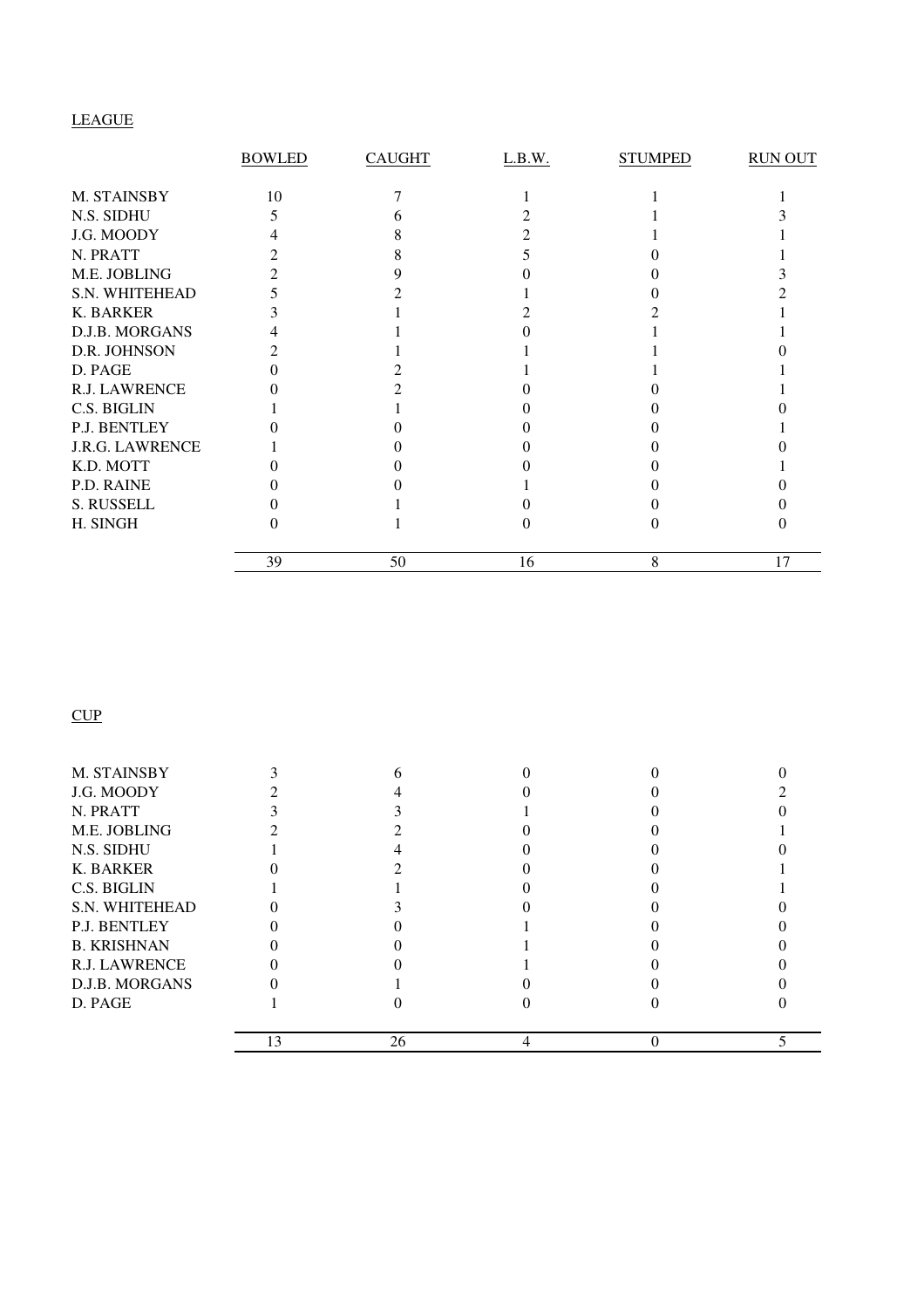| 8 WICKET        | N.S. SIDHU        | $8-30$   | $\mathbf{V}$ | NORMANBY HALL          | (H) | LEAGUE        |
|-----------------|-------------------|----------|--------------|------------------------|-----|---------------|
| 5 WICKET        | K.D. MOTT         | $5-10$   | V            | <b>NORTHALLERTON</b>   | (A) | <b>CUP</b>    |
|                 | N.S. SIDHU        | $5 - 14$ | $\mathbf{V}$ | <b>SHOTLEY BRIDGE</b>  | (A) | <b>CUP</b>    |
|                 | N.S. SIDHU        | $5 - 51$ | $\mathbf{V}$ | <b>REDCAR</b>          | (H) | <b>LEAGUE</b> |
|                 | N. PRATT          | $5-59$   | $\mathbf{V}$ | <b>REDCAR</b>          | (H) | <b>LEAGUE</b> |
|                 | N.S. SIDHU        | $5 - 76$ | $\mathbf{V}$ | <b>REDCAR</b>          | (A) | <b>LEAGUE</b> |
|                 | N.S. SIDHU        | $5 - 88$ | $\mathbf{V}$ | <b>MIDDLESBROUGH</b>   | (H) | <b>LEAGUE</b> |
|                 |                   |          |              |                        |     |               |
| <b>4 WICKET</b> | N. PRATT          | $4 - 7$  | V            | <b>MARSKE</b>          | (H) | LEAGUE        |
|                 | <b>P.D. RAINE</b> | $4 - 25$ | $\mathbf{V}$ | <b>NORTHALLERTON</b>   | (H) | <b>LEAGUE</b> |
|                 | K.D. MOTT         | $4 - 31$ | $\mathbf{V}$ | <b>THORNABY</b>        | (A) | <b>LEAGUE</b> |
|                 | N.S. SIDHU        | $4 - 34$ | $\mathbf{V}$ | <b>WHITBURN</b>        | (H) | <b>CUP</b>    |
|                 | N.S. SIDHU        | $4 - 38$ | $\mathbf{V}$ | <b>DARLINGTON RA</b>   | (H) | <b>LEAGUE</b> |
|                 | N.S. SIDHU        | $4 - 39$ | $\mathbf{V}$ | <b>BISHOP AUCKLAND</b> | (H) | <b>LEAGUE</b> |
|                 | D.R. JOHNSON      | $4 - 60$ | $\mathbf{V}$ | <b>NORMANBY HALL</b>   | (A) | <b>LEAGUE</b> |
|                 | N.S. SIDHU        | $4 - 65$ | $\mathbf{V}$ | <b>HARTLEPOOL</b>      | (H) | <b>LEAGUE</b> |
|                 | N.S. SIDHU        | 4-69     | $\mathbf{V}$ | <b>RICHMONDSHIRE</b>   | (A) | <b>LEAGUE</b> |
|                 |                   |          |              |                        |     |               |

# LEAGUE

|               | <b>BOWLED</b> | <b>CAUGHT</b>  | L.B.W. | <b>STUMPED</b> |
|---------------|---------------|----------------|--------|----------------|
| N.S. SIDHU    | 16            | 48             | 5      |                |
| N. PRATT      | 10            | 10             |        | 0              |
| D.R. JOHNSON  | 7             | 9              | 3      | 0              |
| K.D. MOTT     | 4             | $\mathfrak{Z}$ | 5      |                |
| P.D. RAINE    | 3             | 9              | 3      | 0              |
| R.J. LAWRENCE | 4             | 10             | 0      | $\theta$       |
|               | 44            | 89             | 20     | 8              |
| <b>CUPS</b>   |               |                |        |                |
| N.S. SIDHU    | 6             | $10\,$         | 2      | 3              |
| N. PRATT      |               | 4              | 2      |                |
| J.G. MOODY    |               | 3              |        |                |
| K.D. MOTT     |               | 3              |        |                |
| D.R. JOHNSON  |               | $\overline{c}$ |        | 0              |
| R.J. LAWRENCE |               |                |        |                |
| P.J. BENTLEY  | 0             |                | 0      | $\theta$       |
|               | 15            | 24             | 5      | 4              |